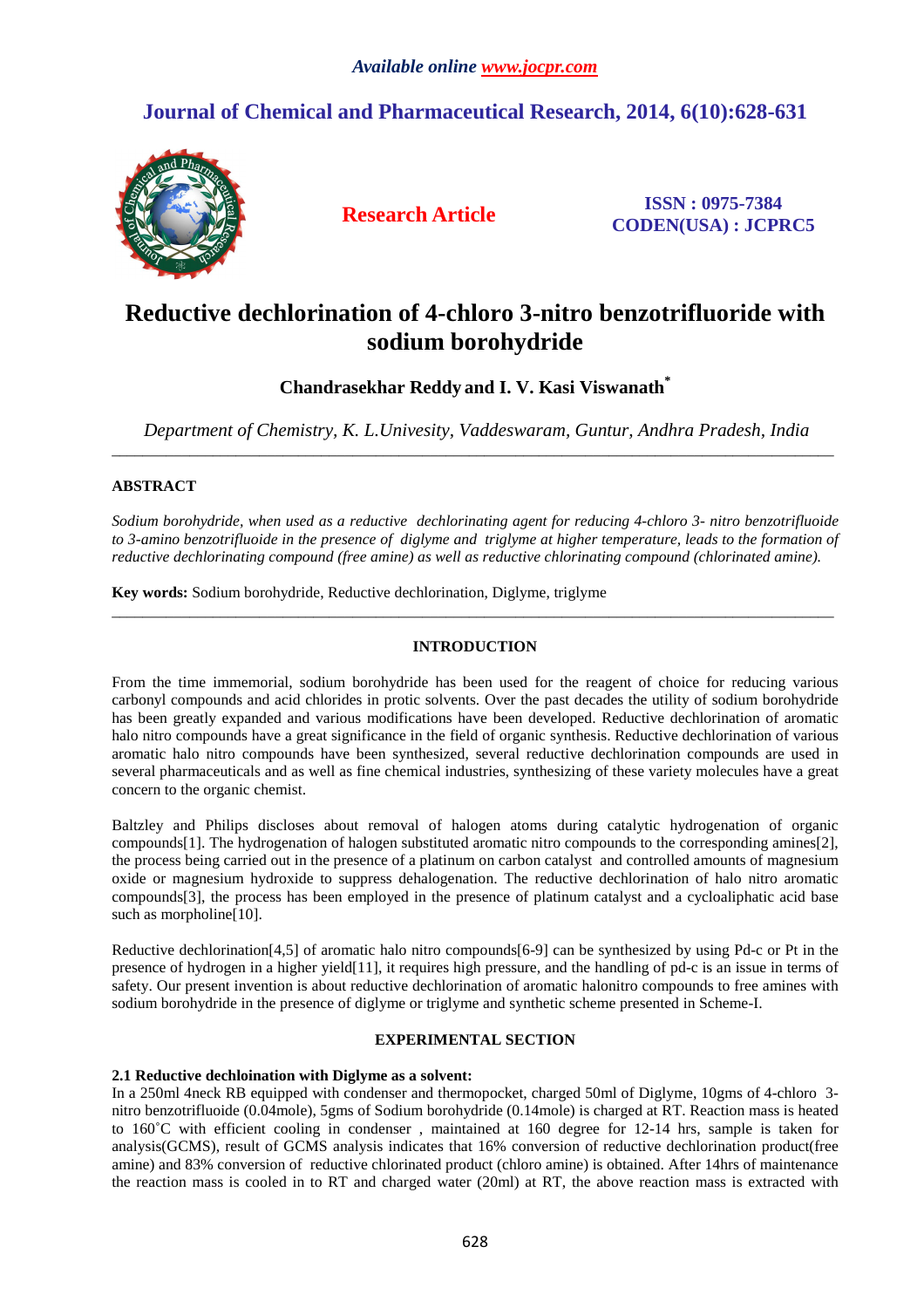DCM, the DCM Layer is washed with water three times  $(3\times20\text{ml})$  for removal of Diglyme, the DCM layer is dried over Sodium Sulphate & concentrated DCM with rotovapour, the crude material contains 17% of free amine and 82% of chloro amine is separated by column chromatography and analyzed by GCMS and NMR Spectra.

*\_\_\_\_\_\_\_\_\_\_\_\_\_\_\_\_\_\_\_\_\_\_\_\_\_\_\_\_\_\_\_\_\_\_\_\_\_\_\_\_\_\_\_\_\_\_\_\_\_\_\_\_\_\_\_\_\_\_\_\_\_\_\_\_\_\_\_\_\_\_\_\_\_\_\_\_\_\_*

#### **SCHEME-I:**   $CF<sub>3</sub>$ Cl NO<sup>2</sup> + NaBH4  $CF_{3}$  $NH<sub>2</sub>$ +  $F_3$ Cl  $NH<sub>2</sub>$ Diglyme Triglyme

**Column chromatography :**60-120 mesh Silica gel is used for loading the column, mobile phase is Hexane and Ethyl acetate

### **Procedure:**

Crude material is absorbed with silicagel, and charged into the column ,initially column eluted with hexane, slowly increased the polarity of the mobile phase, eluents are monitered by TLC, fractions collected separately, concentrated fractions With rotovapour ,isolated pure material and analysed by G.C.M.S and NMR.

Yield – Reductive dechlorinated amine 14% (Free Amine) Reductive chlorinated amine 76% (Chlorinated Amine)

#### **2.2Reductive dechloination with Triglyme as a solvent:**

In a 250ml 4neck RB equipped with condenser and thermopocket, charged 50ml of Triglyme , 10gms of 4-chloro 3 nitro benzotifluoride (0.04mole) and 5gms of sodium borohydride(0.13mole) at 28-30°C, the reaction mass heated to 200°C, maintained 200°C for 14 hrs, the reaction mass analysed by GCMS, and having the composition of reductive dechlorinated amine(free amine 19%), and chlorinated amine is 77%,the reaction mass cooled to 28-30˚C, 20ml of water is added and extracted with dichloromethane, the DCM layer is washed with plenty of water(3×20ml) , the organic layer dried over Sodium sulphate, concentrated organic layer with rotovapour , the crude product contains 19% of free amine and 77% of chlorinated amine, the crude material is separated by column chromatography and analysed by G.C.M.S and NMR

Yield – Reductive dechlorinated amine 16% (Free Amine) Reductive chlorinated amine 74% (Chlorinated Amine)

**NMR Analysis for free amine:** (Reductive dechlorinated product)

 $1$ HNMR (400MHZ, CDCl<sub>3</sub>) : 7.213 (1H, dd), 6.9 (1H, dd), 6.82 (1H, dd), 6.86 (1H, dd), 3.7 (1H, S).

**NMR Analysis of chlorinated amine:** (Reductive chlorinated product)

<sup>1</sup>HNMR (400MHZ,CDCl<sub>3</sub>) :7.280 (1H, dd),7.380 (1H, m),6.629(1H, dd), 4.15(1H,dd).

**GCMS Analysis for free amine**: (Reductive dechlorinated product): m/e 161.1, m/e 114.0,m/e 91.1,m/e 83.1, m/e 75.0, m/e 65.0,m/e 52.0, m/e 39.1.

**GCMS Analysis for chlorinated amine:** (Reductive chlorinated product): m/e 195.0, m/e 176.0, m/e 160.1, m/e 148.0, m/e132.0, m/e 113.0, m/e 99.0, m/e 90.1, m/e 80.0, m/e 63.1, m/e 52.1, m/e 38.0 .

Reductive dechlorination is tried with various substrates which contains nitro and halo substituted aromatic compounds, among all we observed the formation of reductive dechlorinated amine is comparatively less and the formation of reductive chlorinated amine is comparatively more, in this research we are highlighting that reduction of nitro compounds as well as dechlorination is attaining at the same time in single step. Now our concern is how to convert reductive chlorinated amines in to reductive dechlorinated amine.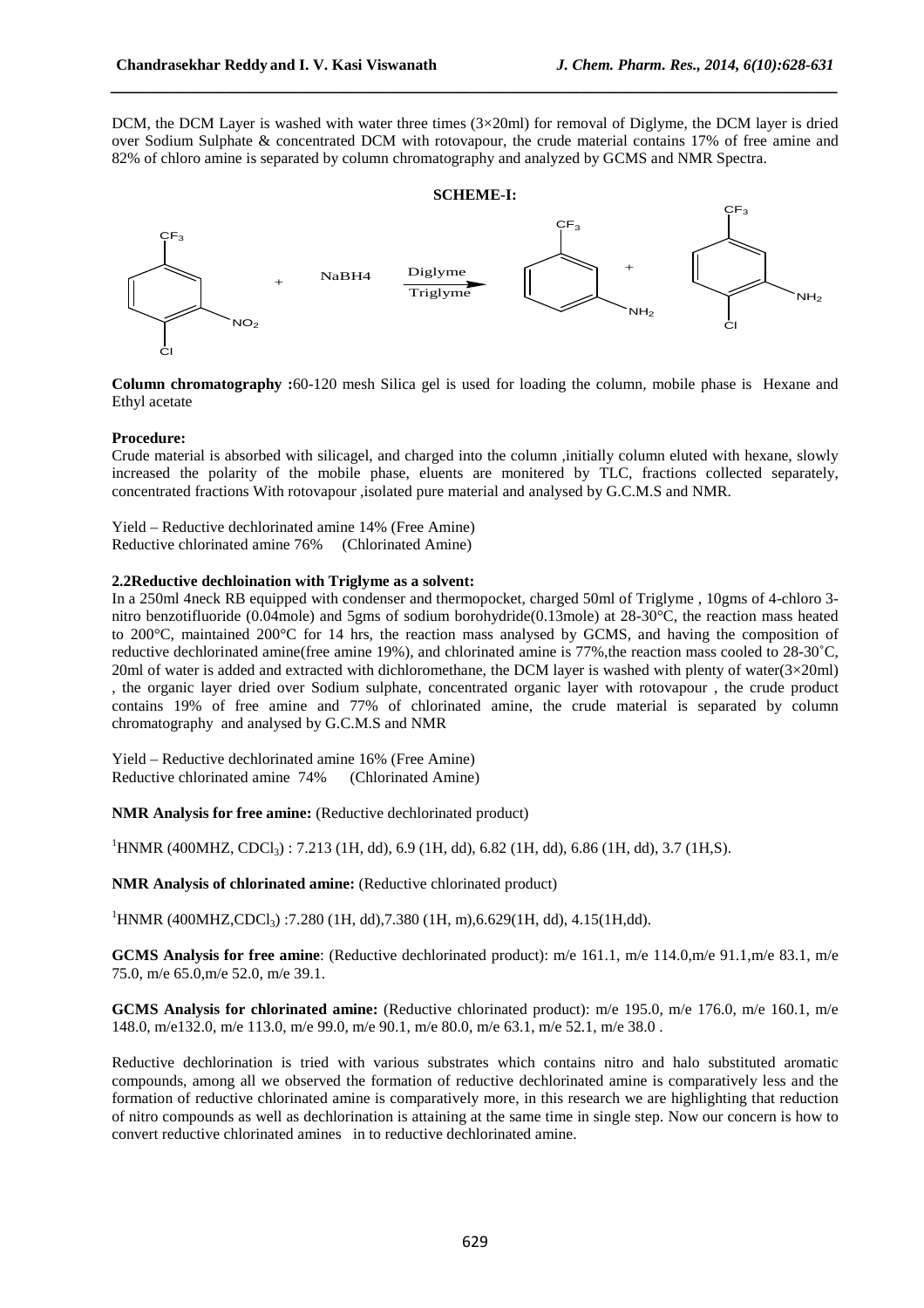#### **RESULTS AND DISCUSSION**

*\_\_\_\_\_\_\_\_\_\_\_\_\_\_\_\_\_\_\_\_\_\_\_\_\_\_\_\_\_\_\_\_\_\_\_\_\_\_\_\_\_\_\_\_\_\_\_\_\_\_\_\_\_\_\_\_\_\_\_\_\_\_\_\_\_\_\_\_\_\_\_\_\_\_\_\_\_\_*

Reductive dechlorination normally happens in presence of Pd-c, Pt-c and Raney Ni in presence of hydrogen, handling of these reagents requires high pressure for conversion of products. Sodium borohydride is enhanced reagent than other reagents in terms of safety and other issues. Reductive dechlorination with Sodium borohydride is giving lesser yield, we tried to increase the yield of dechlorinated amine by using the various solvents such as Diglyme, and triglyme. When using the high boiler solvents the formation of dechlorinated amine is faintly increased, but chlorinated amine formation is more, when increasing the reaction temp the formation of dechlorinated product is also slightly increased, but we are not able to convert the chlorinated amine into the dechlorinated amine by maintaining the reaction temp with several hours. At one point of time reaction is not in progress, maximum 22% of dechlorinated amine is obtained and 72% of chlorinated amine is obtained, we increased the Sodium borohydride quantity also (9eqs) concluded no further improvement in the reaction. Reductive dechlorination is happening with sodium borohydride with less conversion and lesser yield.

#### **Table 1 Reductive dechlorination with various substrates:**

| SNO | Substrate                                                                             | Reagent            | Solvent  | Temp <sup>°</sup> C | Yield                                                                |
|-----|---------------------------------------------------------------------------------------|--------------------|----------|---------------------|----------------------------------------------------------------------|
| 01  | $\overline{\mathsf{C}\mathsf{F}_3}$<br>NO <sub>2</sub><br>$rac{\dot{C}1}{\dot{C}F_3}$ | Sodium boohydride  | Diglme   | 160-170°C           | Reductive dechlorinated amine-14%<br>Reductive chlorinated amine 76% |
| 02  | NO <sub>2</sub><br>$\mathbf{C}1$                                                      | Sodium boohydride  | Triglyme | 200-210°C           | Reductive dechlorinated amine-16%<br>Reductive chlorinated amine 74% |
| 03  | $\overline{NO_2}$<br>СI                                                               | Sodium boohydride  | Diglyme  | 160-170°C           | Reductive dechlorinated amine 12%<br>Reductive chlorinated amine 76% |
| 04  | NO <sub>2</sub><br>СI                                                                 | Sodium boohydride  | Triglyme | 200-210°C           | Reductive dechlorinated amine 14%<br>Reductive chlorinated amine 74% |
| 05. | NO <sub>2</sub><br>NO <sub>2</sub><br>СI                                              | Sodium borohydride | Diglyme  | 160-170°C           | Reductive dechlorinated amine 13%<br>Reductive chlorinated amine 75% |